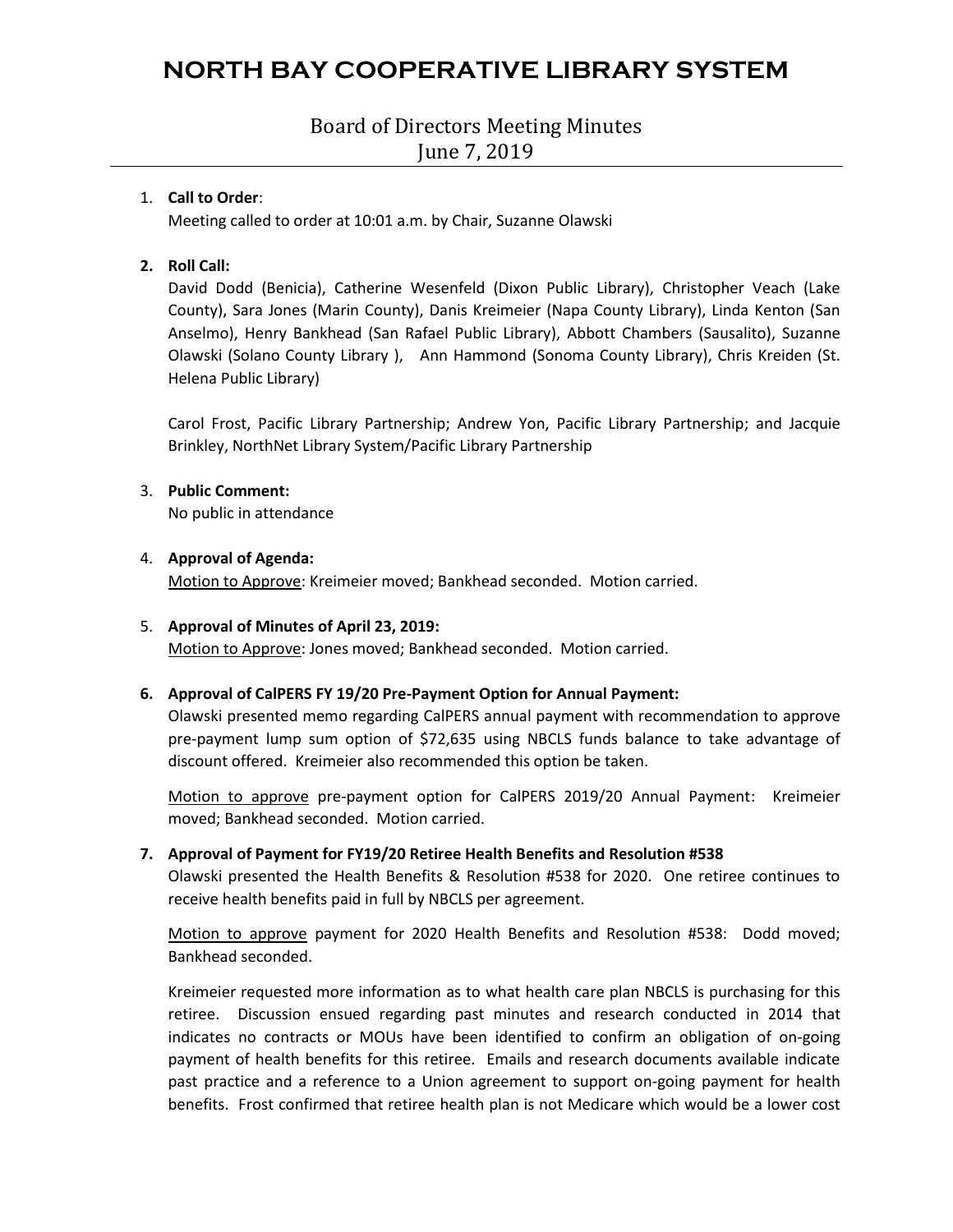## Board of Directors Meeting Minutes June 7, 2019

option. Frost also confirmed that from past minutes and documentation available, on-going payment of health benefits was part of this retiree's contract and retiree would have right to sue NBCLS should they discontinue payment of this benefit. Discussion continued regarding capping amount paid for this retiree to amount of Medicare Part B (Supplemental) and allowing retiree option to use funds for plan they select.

Wesenfeld reported that Dixon Library has file boxes of NBCLS materials and she would look through all to determine if any documentation exists related to retiree health agreements and/or CalPERS.

Hammond also agreed to research NBCLS files that may still be housed at Sonoma County Library.

Dodd withdrew motion to approve payment for 2020 Health Benefits and Resolution #538.

Olawski suggested that, moving forward to FY 20/21 and beyond, NBCLS pay only amount of Medicare Part B. Also, that all NBCLS members should research records of past NBCLS meetings or events and send any documentation referencing agreements regarding CalPERS or retiree health coverage to her.

Bankhead recommended approval of Resolution #538 for 2020 payment of health benefits. Olawski recommended a Special Meeting be held in the Fall to review all documentation that can be acquired by that time and determine what action NBCLS will take on future payment of retiree health benefits moving forward.

Members noted that the current Resolution reads "calendar year" but NBCLS budget is approved on fiscal year status. Advised the Resolution to be revised and include exact effective dates and approve payment of health benefits through June 30, 2020.

Motion to approve current health benefit payment through June 30, 2020 and send notification to retiree to inform them that a Special Meeting will be held in Fall 2019 to review future payments. Retiree to be notified upon decision of the NBCLS Board regarding future health benefit amount paid by NBCLS: Dodd moved to approve; Bankhead seconded. Motion Carried.

Members took a break from 11:10 to 11:20. Meeting resumed at 11:25 a.m.

Frost reported that the SEIU agreement referred to in the records of emails from retiree expired in 2010 and no updates or amendments are on record to indicate extension of health benefits into the future.

Frost recommended that the Board set aside \$2,000 for legal fees to have the attorney review all documentation available regarding NBCLS retiree health benefit obligation. In absence of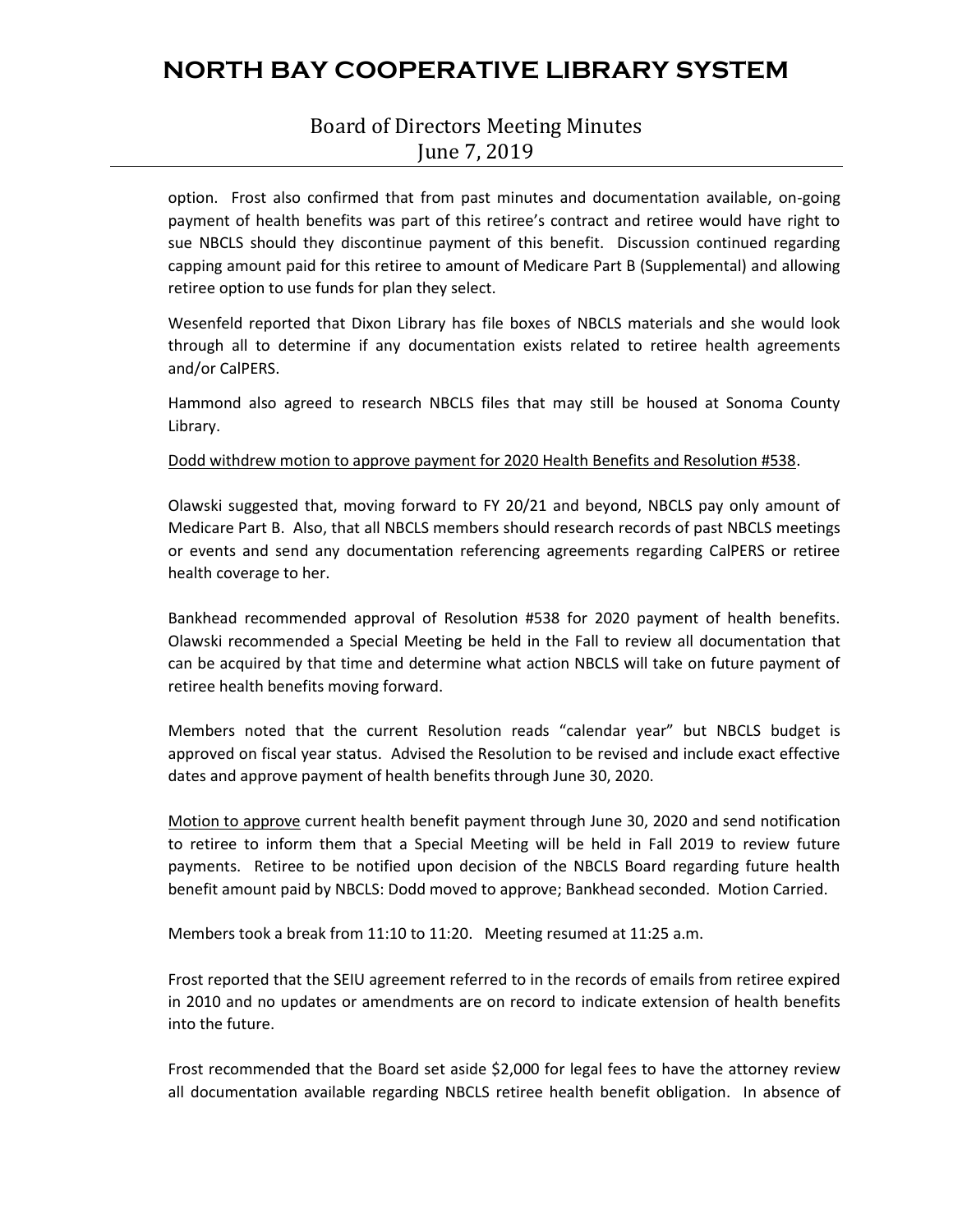Board of Directors Meeting Minutes June 7, 2019

documentation that can be retrieved by NBCLSL members, an attorney's review and analysis would be advised.

Olawski will send out a notice to all NBCLS members to request search for NBCLS records related to CalPERS and retiree health benefit agreements. Members to scan and email any documentation to Olawski. Brinkley to assist with compiling and disbursing all documentation to membership.

### **8. Adoption of NBCLS FY2019/20 Budget**

Olawski presented NBCLS FY 2019/20 Budget for approval. Olawski recommended that \$2,000 be set aside for legal review of retiree health benefits.

With this amendment, Motion to approve NBCLS FY 2019/20 Budget: Bankhead moved; Kreimeier seconded. Motion carried.

### **9. Election of FY19/20 Chair and Vice Chair**

Olawski requested nomination of incoming Chair. Dodd nominated Christopher Veach.

Motion to elect Veach as NBCLS Chair for FY 2019/20: Dodd moved; Kreimeier seconded. Motion carried.

#### **10. Discussion of CalPERS Cost Sharing Options for Current and Former NBCLS Members**

Olawski updated members on CalPERS standing for NBCLS. Notice was sent to current and former members to inform them of their CalPERS obligation as NBCLS members and to invite them to this meeting. This notice included a request to provide documentation of when/if member withdrew from NBCLS, as required in bylaws. Olawski noted that cost sharing model provided in agenda packet reflected only the current and active NBCLS members and asked how cost sharing models might be drafted to show past members or affiliate members. Discussion ensued regarding other considerations in creating a cost sharing model for NBCLS. Members asked what is the ability to enforce non-payment from past members? Discussion ensued regarding one option of asking former members for a one-time lump sum payment and then removing them from the list. Members suggested all current NBCLS members meet with their county counsels to obtain their advice. Recommendation to include all benefits members received when they were active in NBCLS, including Transaction Based Reimbursement (TBR) funds, second-level reference services, cataloging services, etc. Members suggested obtaining a letter of support from the State Librarian.

Member suggested that letter to former members include notice that if CalPERS were to be required to make decision on what is owed, would be based on service population of that member.